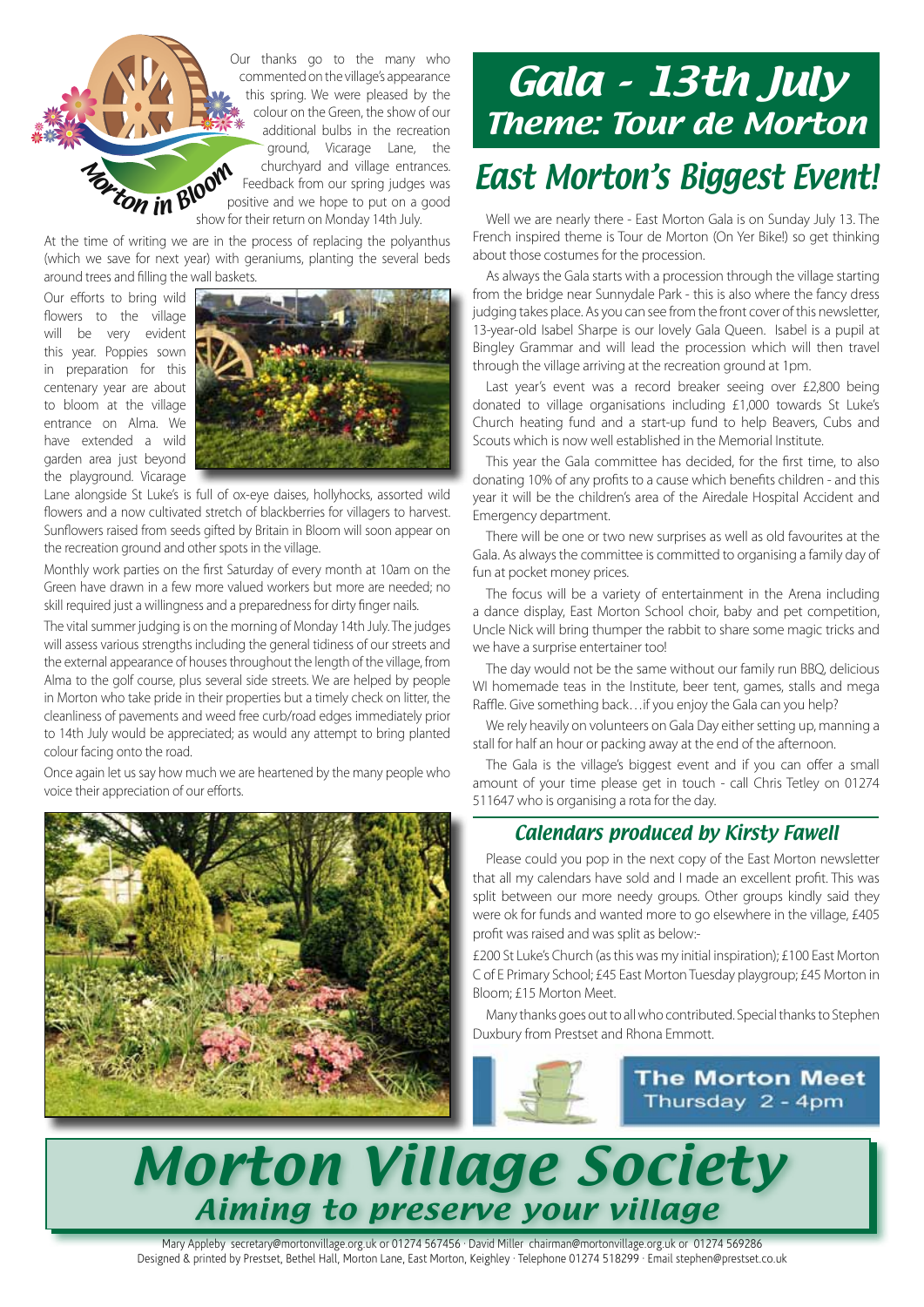

# Early Summer Newsletter No 78 - 2014

www.mortonvillage.org.uk

*"Ne'er cast a cloot till May be oot!" 'The wind at north and east Was never good for man nor beast So never think to cast a clout Until the month of May be out!'*

I am not sure whose quote that was although there are bound to be those of you out there who can tell me. Well we are "up north" but lots of clouts have been cast lately during the very pleasant weather and as I write this, school holidays approach and with them the hopes of teachers, parents and pupils for lots of summer sunshine in which to enjoy the outdoors.

#### **Toilets**

Sometime during the late 1960s or early 70s, the bottom of the gardens of some homes on the south side of Morton Grove was purchased to create the bus turnaround still used today. I think the toilets must have been built at the same time. A few years ago Bradford Council decided to close many public toilets across the authority and despite vigorous campaigning by our chairman David Miller, they were indeed closed. However, in their wisdom the Council reversed their decision, the toilets reopened and the team of volunteers (or pressed men/ women) that David established have opened them every day since. Jill Wilkinson, for the Council, has acknowledged and appreciated

their help believing that it has prevented the casual damage and vandalism unattended toilets often experience. The Council has now decided that from April 2015 cleaning services will be withdrawn and although in the early stages, savings must be delivered for 2014/15 and by 2015 there will be no mobile cleaner in post and many unattended toilets will either be closed or passed to others to manage. Costs for the toilets are as follows - rates £542.85p - water £320 - electricity £88. Consumables, cleaning materials, loo roll etc. will be below £500 but the major cost is the cleaning of the toilet block and associated travel/transport costs. Water and electricity costs will be paid for the next two years as that budget is held by another section of the Council. The Council say the facility suffers from very little vandalism, is uncomplicated and therefore easy to maintain and repair. However, unless some other party is willing to take on the management and cleaning of the toilets, they will have to close. They do not intend to leave the block to deteriorate. If appropriate an attempt would be made to sell the block (Jill did not believe it would be) and alternatively arrangements would be made to have it demolished and the site landscaped. The Morton in Bloom group has landscaped the toilet area over the last few years and they are probably now the

## **Welcome The Tour** to Yorkshire with a night of French food, fun and festivities.

The evening will include buffet, wine, quiz, games and a dance. **Prizes for all the competitions as** well as the best French themed outfits worn on the night. 7.30pm Friday 4th July **At East Morton Institute** Tickets £15 Tel 01274 567345

most attractively landscaped facilities in the authority. A suggestion put forward, but not by MIB, in the event the building being decommissioned and empty, it could be used as MIB storage. Not a bad idea really? This will be on the agenda at the Annual Meeting at the end of July and hopefully we shall be in a position to make an informed judgement on what would be the best way forward.

### Be vigilant

During the past few weeks there have been several burglaries from garages, sheds and gardens locally. Make sure that you do everything you can to make your property as secure as you can and make things as difficult as you can to deter these enterprising thieves.

#### Annual Meeting

The annual meeting of the Society is on Monday, 28th July at 7.30pm in the Institute. Do come along - it is good to share ideas and there may be something you can contribute to making our village even better! We are also looking for some new committee members if you would like to join us.



Isabel Sharpe is our lovely Gala Queen

See inside for the many events taking place in the Institute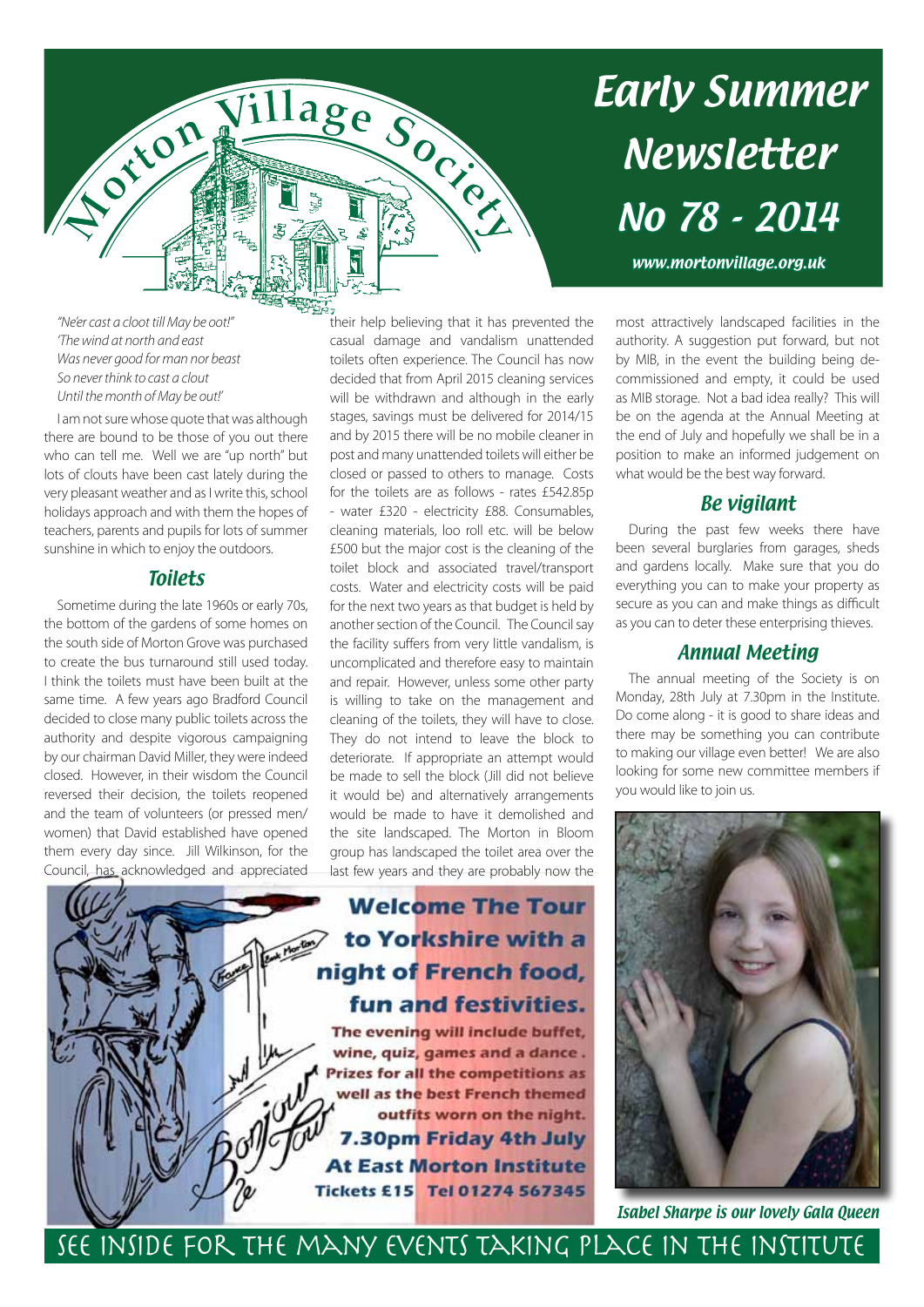## Institute update

We currently have a good selection of clubs, hopefully something to suit everybody. We would also like to offer a slimming club if anyone is interested in running one.

## Additional room to hire from September 2014

We are currently drawing up plans ready to get tenders in for the renovation of the room that previously had the snooker table in. At 41sqm the room is a good size for smaller clubs or meetings and the hire charge of just £10 per hour (£8 regulars) is fantastic. The room has its own toilets, tea and coffee making facilities so is totally self sufficient from the main hall (except for use of the disabled toilet)

## Main Hall

As well as weekly classes the hall is a great venue for private parties; birthdays, weddings, funeral teas, family gatherings. Just £15 an hour with good, modern kitchen facilities and a huge grassed area and playground at the rear.

For larger functions both rooms can be hired as double doors lead from one to the other.

If you would like further information or to check availability please look on our web site or ring the Bookings Secretary. Tel 07534 195446.

## New clubs make use of our new room

From this September Weenyboppers will be meting on Monday mornings.

## Art drop in

In the newly refurbished 'Beanlands' room (previously, the snooker room) No teacher, just come along and paint with lots of other like minded people. Starting Wednesday 17th September, 10-12am just £2 a session including coffee and biscuits. For more details contact Karen 07718 763309.

## Wine tasting

There is a wine tasting planned for Friday, 26th September, in the Institute, in aid of church funds at 7.30pm.



The orchard is doing well and the companion planting of wild flowers has added colour and interest.

The group is meeting on the third Sunday of the month at the orchard to maintain and plan the future work. Anyone interested is welcome to join us (the dates may change and are posted on the notice board in the Institute).

The orchard will be judged on July 14th as part of 'It's your Neighbourhood' community gardening scheme which is part of Yorkshire in Bloom.

The group has obtained some historical information about Orchards in the East Morton area which will be developed ready to share at Apple Day in the Autumn. We would be interested to hear from any one who has anecdotes or knowledge of orchards in the area. Please contact Anne Holden on 01274 511618.

## Tickets on sale now for ..... **East Morton Institute's Coach Trip to the 2015 Alhambra Pantomime.**

Saturday 10th January 2.30pm Tickets just £30 including coach transport I



without children - its an excellent show for all ages Ticket standard article is £28.56 **Dropp discount means up can** In you canch transport to and or the theatre AND your show at for mot E30 per percent

Adults welcome with or



# **LUKE'S MORTON**

#### First World War Centenary

On 30th April we planted poppy seeds at the school and the church as part of our commemoration of 100 years since the start of the First World War. The actual anniversary is 4th August and all being well the poppies will be up and in full bloom by then. Do keep an eye on how they are growing and watch out for other events taking place in the village this year, as we remember those who fought and died for peace and freedom.



We have a new member of the team at St Luke's starting in July and here she is to introduce herself:

Hello! I'm Jenny, and I'm very much looking forward to working alongside Reverend Mike and serving as Curate in the parishes of Morton and Riddlesden. I'm married to Richard and we have two children, Ethan aged 11 and Lara aged 7. I'm training for ordination with the Yorkshire Ministry Course, based at Mirfield, where I'm reading for an MA in Ministry and Theology. Currently I work as a 'Faith to Faith' worker for the Touchstone Centre in Bradford, encouraging dialogue and building positive relationships between Christians and those of different faiths and I'll be starting with you at the beginning of July. I like to spend my spare time listening to music and playing the piano, meeting up with friends, and exploring Yorkshire with my family. Whenever possible we also love travelling further afield. We look Not eveyone forward to meeting you soon. Jenny Ramsden